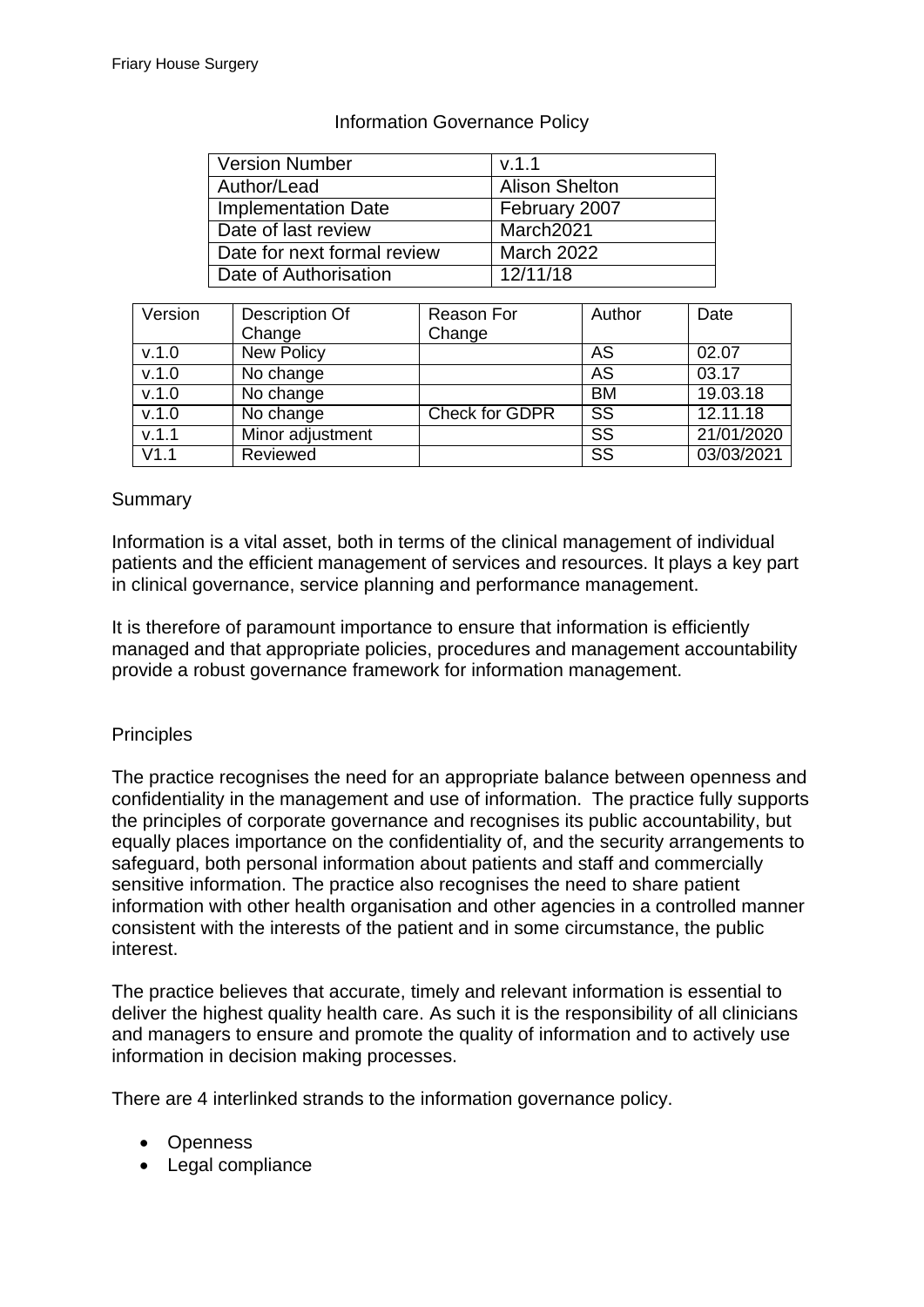- Information security
- Quality assurance

# **Openness**

- Non-confidential information on the practice and its services should be available to the public through a variety of media, in line with the practice code of openness.
- The practice has policies to ensure compliance with the Freedom of Information Act.
- The practice will undertake annual assessments and audits of its policies and arrangements for openness.
- Patients should have ready access to information relating to their own health care, their options for treatment and their rights as patients.
- The practice will have clear procedures and arrangements for liaison with the press and broadcasting media.
- The practice will have clear procedures and arrangements for handling queries from patients and the public.

# Legal Compliance

- The practice regards all identifiable personal information relating to patients as confidential.
- The practice will undertake annual assessments and audits of its compliance with legal requirements.
- The practice regards all identifiable personal information relating to staff as confidential except where national policy on accountability and openness requires otherwise.
- The practice has policies to ensure compliance with the GDPR, Data Protection Act 2018, Human Rights Act and the common law confidentiality.
- The practice has policies for the controlled and appropriate sharing of information with other agencies, taking account of relevant legislation (e.g. Health and Social care Act, Crime Disorder Act, Protection of Children Act)

# Information Security

• The practice has policies for the effective and secure management of its information assets and resources.